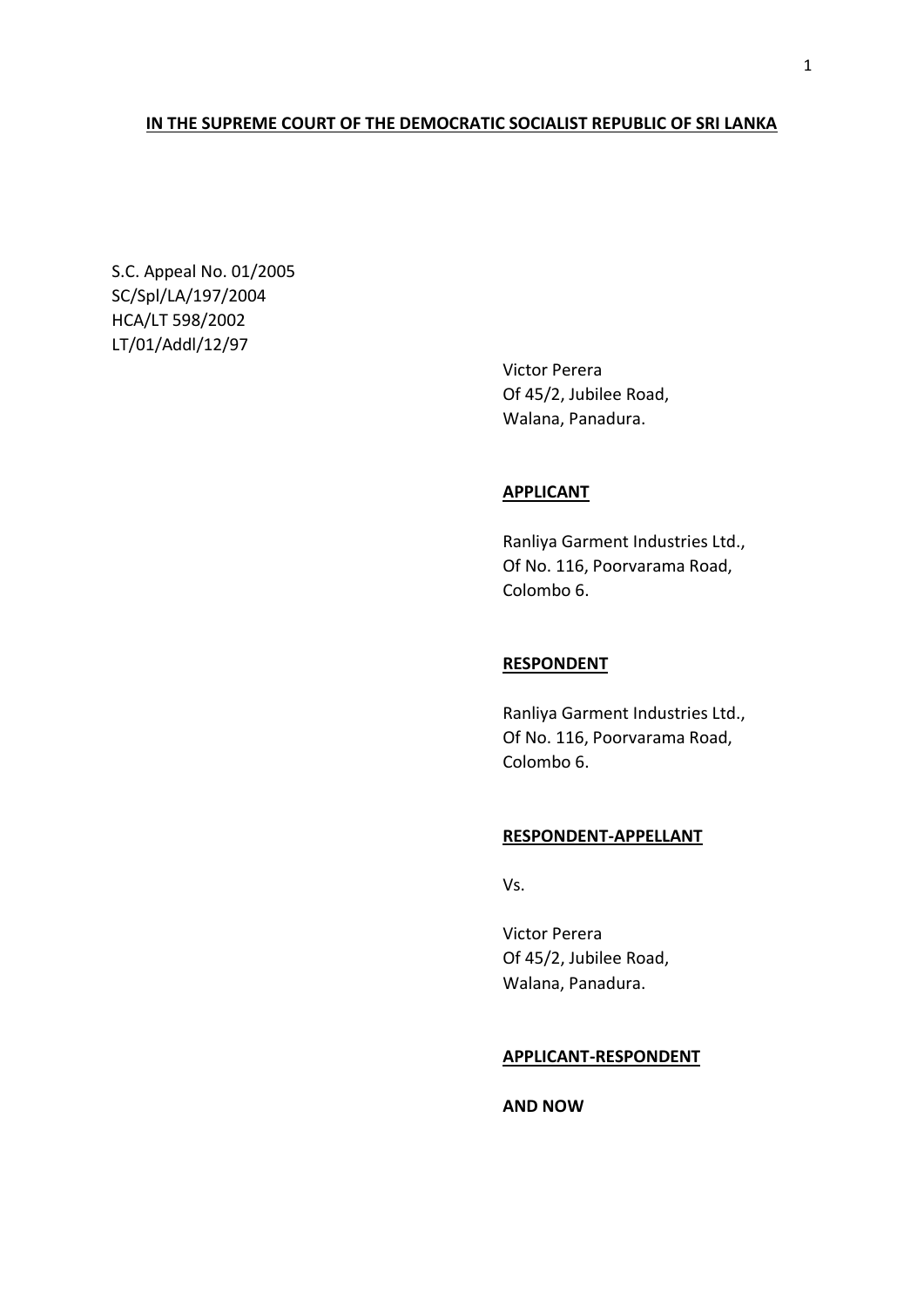Ranliya Garment Industries Ltd., Of No. 116, Poorvarama Road, Colombo 6.

#### **RESPONDENT-APPELLANT-PETITIONER**

Vs.

Victor Perera Of 45/2, Jubilee Road, Walana, Panadura.

#### **APPLICANT-RESPONDENT-RESPONDENT**

**BEFORE:** B.P. Aluwihare P.C., J. Anil Gooneratne J. & Prasanna S. Jayawardena P.C., J

**COUNSEL:** Athula Perera with Chathurani de Silva For the Respondent-Appellant-Appellant

> Applicant-Respondent-Respondent is absent and unrepresented

**WRITTEN SUBMISSIONS OF THE RESPONDENT-APPELLANT-APPELLANT FILED ON:** 09.09.2005

**WRITTEN SUBMISSIONS OF THE APPLICANT-RESPONDENT-RESPONDENT FILED ON:** 04.05.2005

**ARGUED ON:** 28.10.2016

**DECIDED ON:** 08.12.2016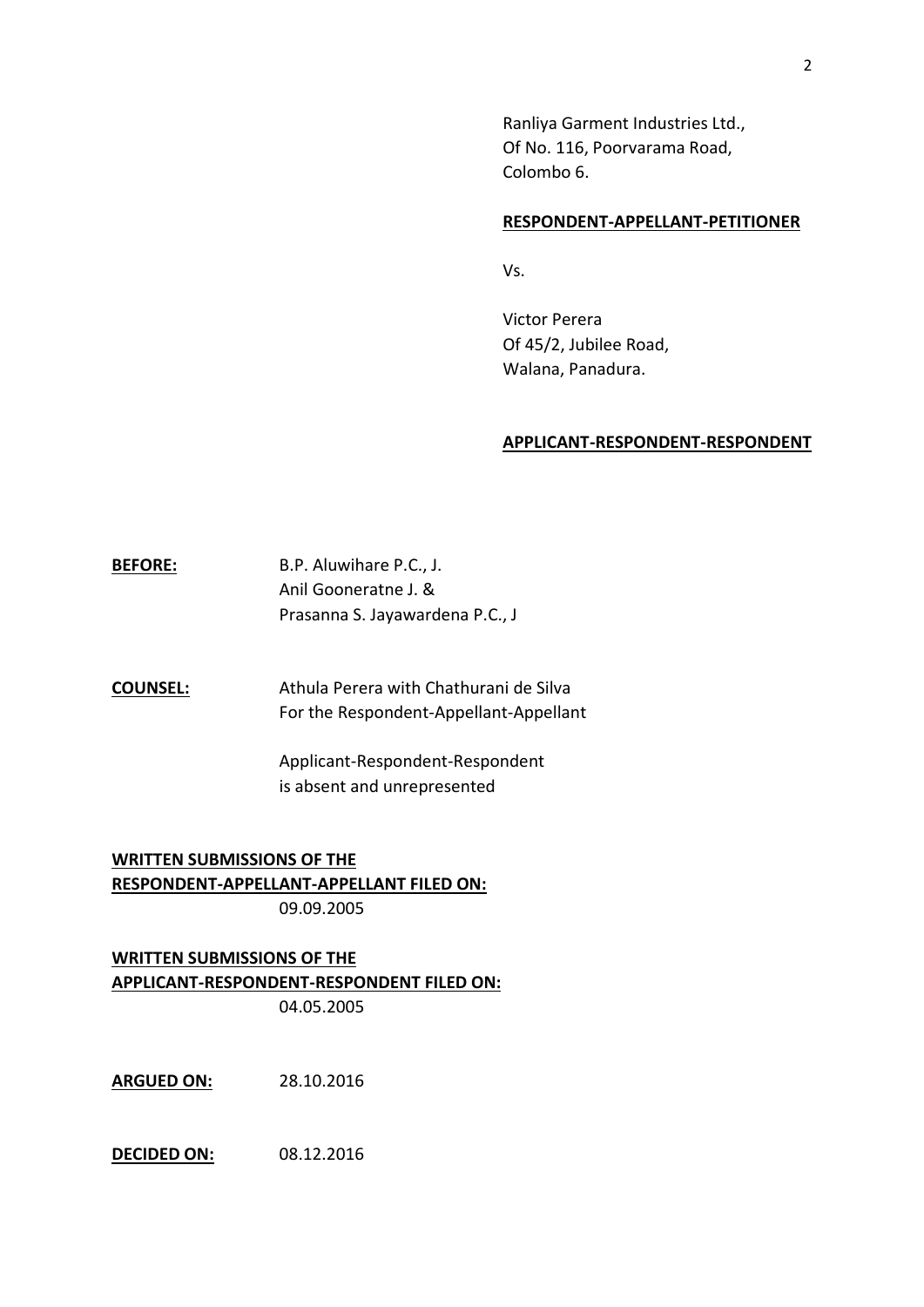### **GOONERATNE J.**

This is an appeal from the Judgment of the High Court dated 28.04.2004 wherein the learned High Court Judge held that the Order of the Labour Tribunal delivered on 19.09.2002, in favour of the Applicant-Respondent-Respondent employee, that his services were unjustly terminated, is affirmed. The High Court dismissed the Employer's appeal from the said Order of the Labour Tribunal with costs fixed at Rs. 10,000/-. This court on 10.01.2005 granted Special Leave to Appeal on questions of law raised in paragraph 8 of the petition dated 04.08.2004. The said questions reads thus:

8. (a) The said order is wrong and contrary to law,

- (b) The learned High Court Judge erred in law when she failed to consider the fact that the Respondent was involved in an action which was neither a trade Union action or a strike and/or Labour dispute,
- (c) The learned High Court Judge erred in law when she followed the decision in the Judgment of Ceylon Mercantile Union Vs. Cold Stores Ltd & Others 1995 1 SLR 261 when in fact the learned High Court Judge should have distinguished the above case and the facts in the present case,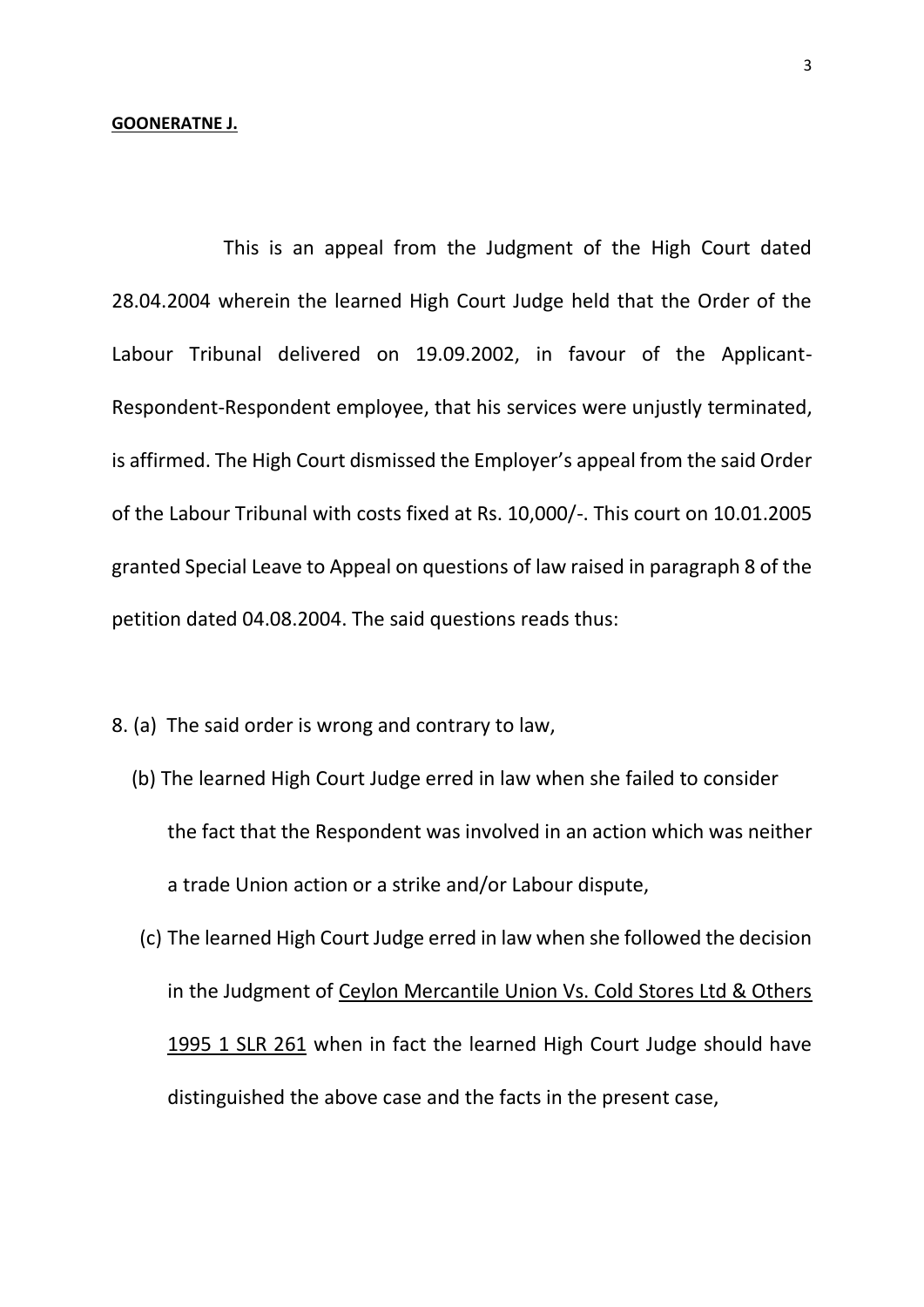- (d) The learned High Court Judge failed to take into consideration that a probationer employee can canvass his termination only if the probationer employee establishes that the termination of his services were mala fide,
- (e) The learned High Court Judge failed to take into consideration that the respondent had failed to establish malice on the part of the petitioner in terminating his services,
- (f) The learned High Court Judge failed to take into consideration the law laid down in the case of Brown & Company Ltd Vs. MDK Samarasekara 1996 1 SLR 334 regarding an employer's right to terminate a probationer and the duty cast on the Labour Tribunal when inquiring into such application.

I would briefly set down the facts of this case that led to the termination of the employee concerned. Employee was employed as a driver at Ranliya Garment Industries Limited (Respondent-Appellant-Petitioner). He was a Probationer in the above organisation at the time his services were terminated. Employee was appointed as a driver of the Respondent-Appellant-Petitioner on 01.06.1996 and services terminated on October 1997. Material placed before this court suggest that there was a death reported of another employee of the Respondent-Appellant-Petitioner Company. The death took place as a result of an incident with the security section of the above company. The security unit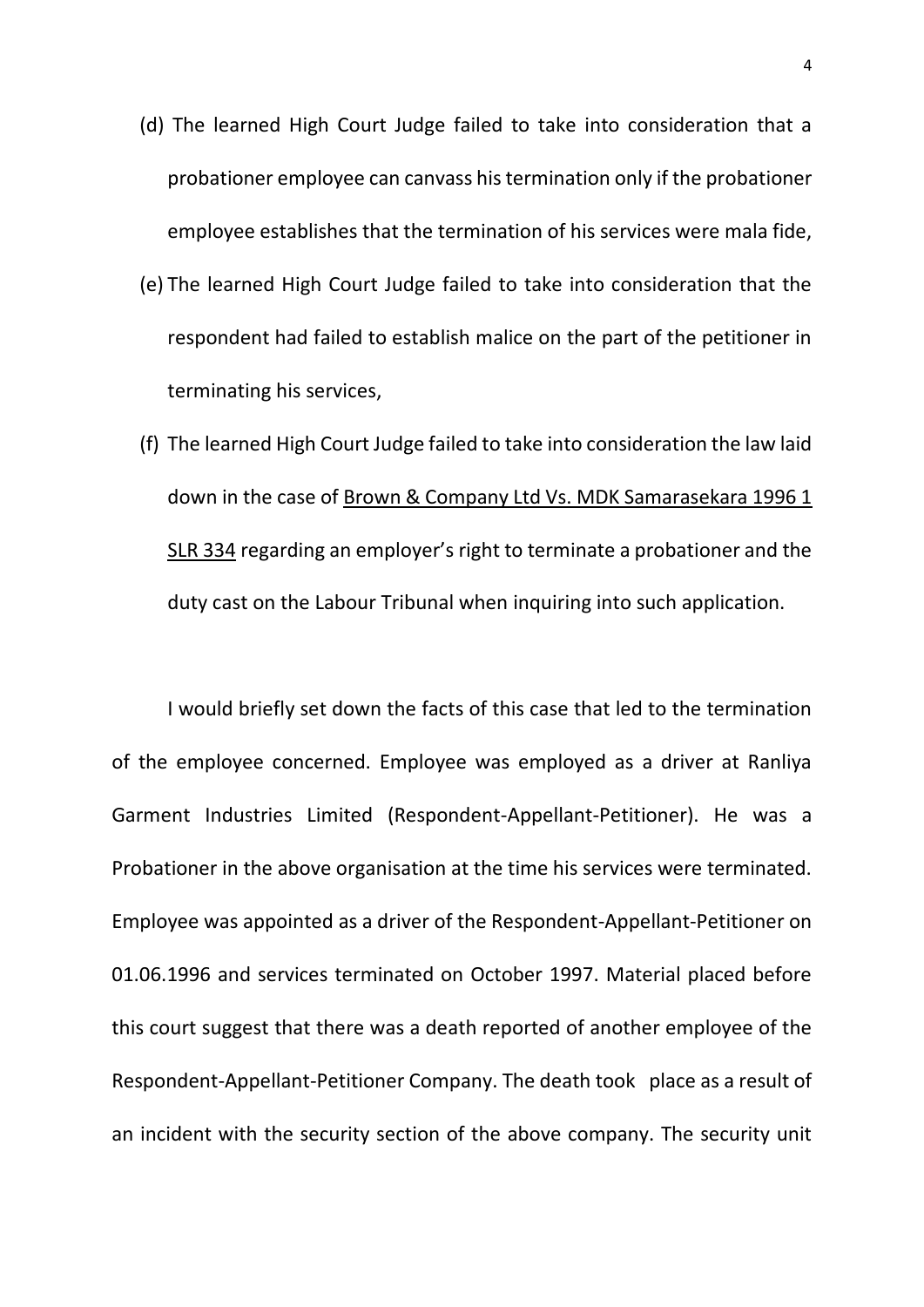was a hired service. The position of the employer is that this employee had created unrest among the other employees, by directly making accusations against the employer for the death of another employee. The position of the employer was that, employee was involved in instigating unrest within the company premises by climbing on top of a lorry and addressing and instigating the other employees to strike. The evidence of Manager, Security and Transport, before the Labour Tribunal was, that the employer had to call the police to curb the unrest situation within the premises and even the police could not control, and a Special Unit of police had to be called to control the situation. Employer's position was that the employee was not involved in any strike action but was the leader of an illegal and unlawful assembly which had to be controlled by the Police Special Unit.

At the recent hearing before the Supreme Court on 28.10.2016 the Applicant-Respondent-Respondent was absent and unrepresented. In fact he was represented on the day Special Leave to Appeal was granted on 10.01.2005 and on 29.07.2005 (the original date of hearing). Thereafter the Applicant-Respondent-Respondent was absent and unrepresented and it was so even on the date of re-hearing though notices were duly despatched.

The learned High Court Judge accepts that the employee was on probation and state further that an employee of that status has the right to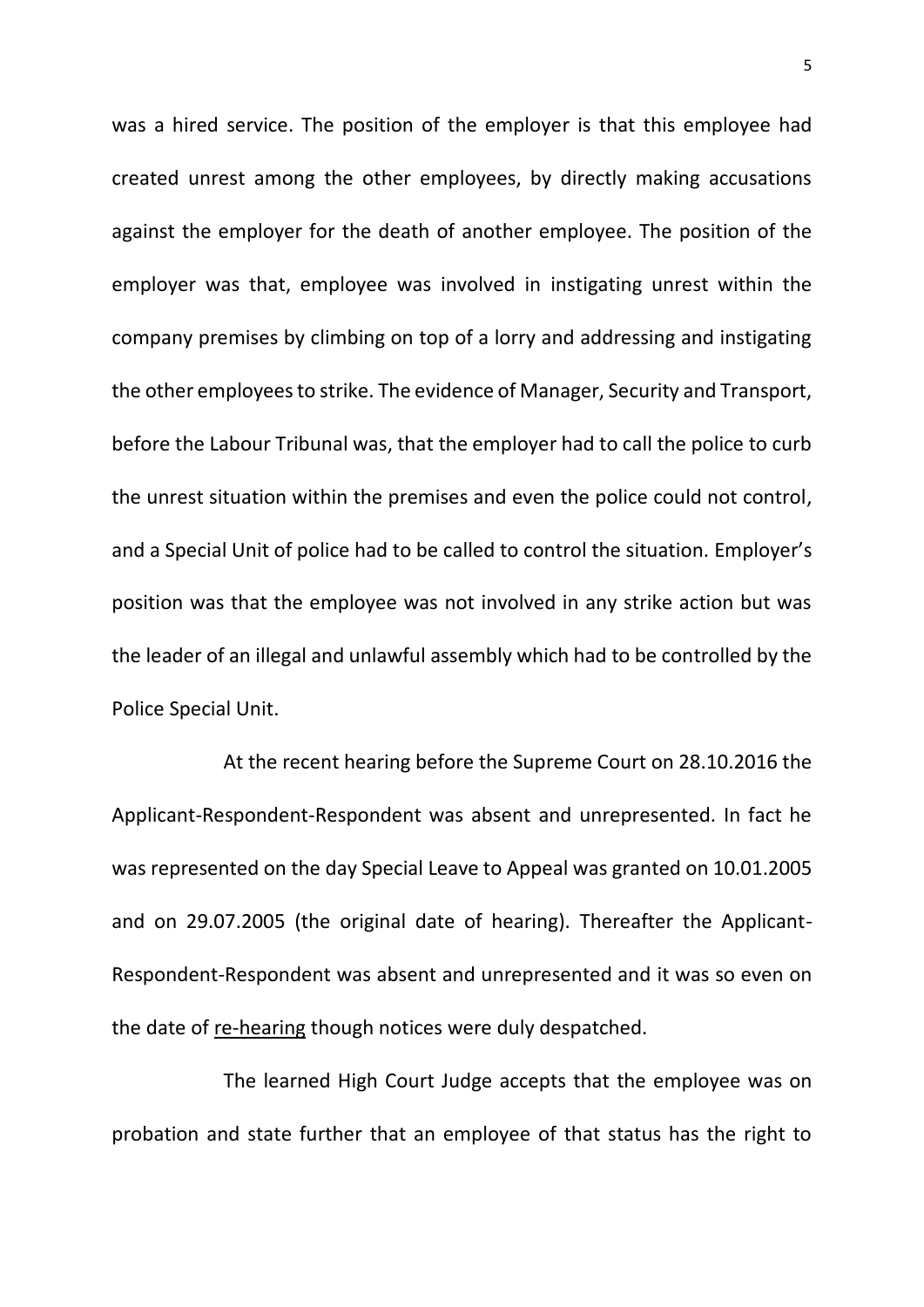participate in a demonstration with other employees, which is a Trade Union action. The Judgment of the High Court does not consider whether the acts of the employee concerned was a legitimate Trade Union action. To go on strike is a Trade Union action, but to cause disruption in the workplace and instigate others to commit unlawful acts, may be different? High Court Judge's Order does not indicate any 'mala fides' on the part of the employer, regarding termination of services of the employee.

My attention has been drawn to certain items of evidence led before the Labour Tribunal. At Pgs. 42/43 of the brief, the Employee Applicant's evidence in chief, he testifies that he was dismissed as he spoke of the incident of murder. He says he was in possession of evidence and that the Security Division of the Company killed his co-worker. Evidence suggest of police inaction due to bribery. පොලිසියෙන් කටයුතු කරේ නෑ පොලිසියට මුදල් දීලා. ඒ වෙලාවේ මම කථා කලා. At Pg. 45 the Applicant was questioned by the Tribunal as regards the cause of death. His reply is as follows:

ඒ මැරුණු පුද්ගලයාට කිච් තිබුණා. මේ අය ඒක විහිථවට කළා. මම නැති දවසක ආරක්ෂක අංශයේ කට්ටිය බීලා වැඩ කරන අය සහ වැඩ නොකරන අය කිච් කවා :තිබුණා. බිමත් පුද්ගලයෙක් උගුරු දණ්ඩෙන් අල්ලාගෙන ඉන්න විට කිච් කැවිම වැඩ @වලා උගුර දණ්ඩ කැඩුණා. අපි මේ ගැන කුතා කලා.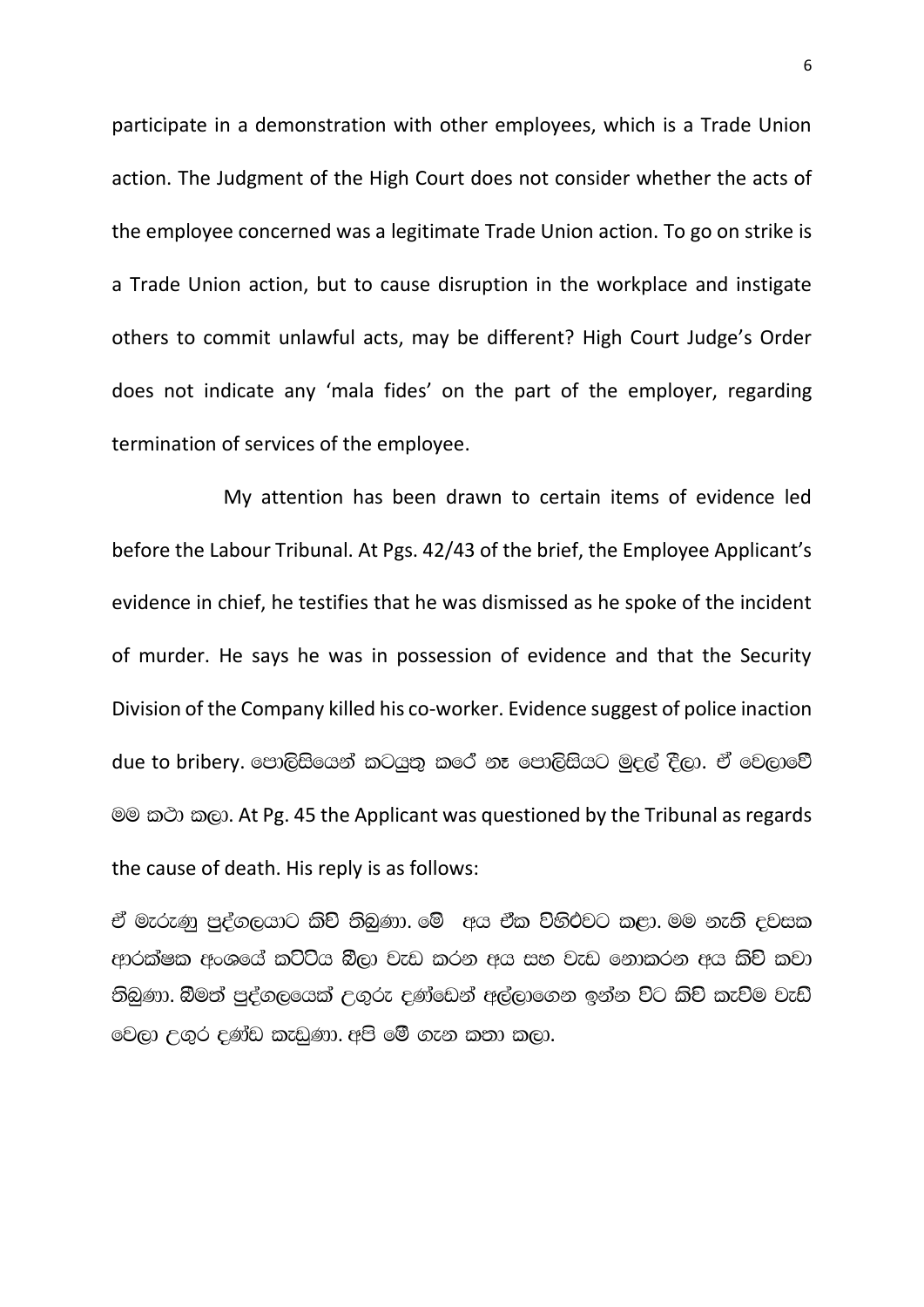Employee Applicant in evidence accept the fact the Security Unit of the Company was hired by the company, and suggest that the employer was taking the side of the Security Unit.

One Ranjith Silva, Manager, Security and Transport, gave evidence for the employer. It was his evidence that the deceased employee 'Sugath' and the Security Division had a clash and it resulted in the death of employee 'Sugath'. The company had no hand in it as security of the company was hired from another organization by the company. He further testifies that when he arrived in the company at 7.30 a.m. the Applicant Employee was instigating other employees to bring about unrest within the company and had been spreading a rumour that one Mrs. Wanigasekera, Personal Manager had a hand in it and on her directions the murder was committed by the security officers.

The witness along with other Director of the company explained to the workers that no such act had been done by the Personal Manager and many of them accepted his explanation except the Employee Applicant who continued with his campaign and even addressed the gathering from top of a parked lorry. He further testified that when Mrs. Wanigasekera arrived in the company at 8.00 a.m she had been put into a dangerous situation, by the workers surrounding her and keeping her inside a room without allowing her to move. Police had to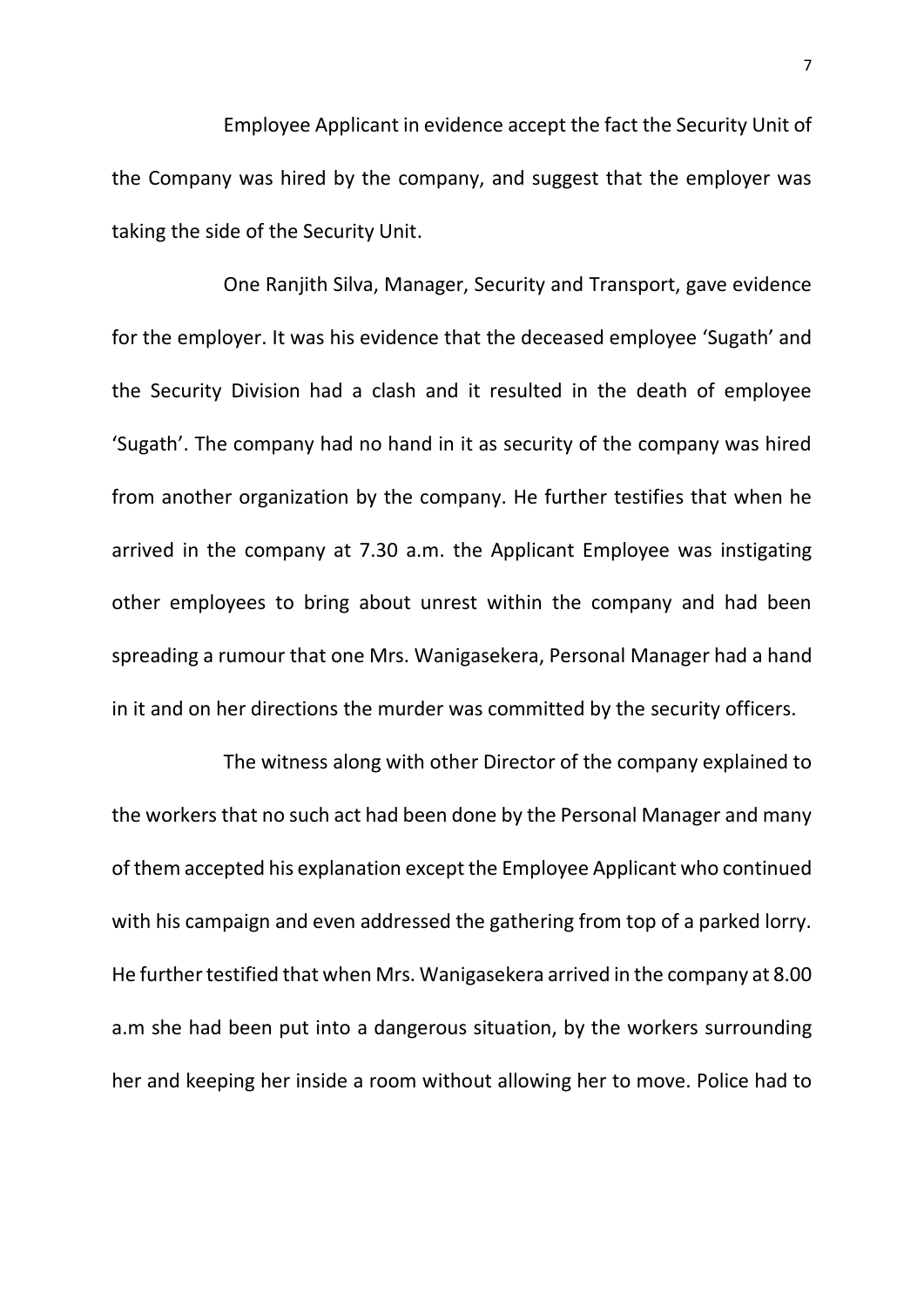be called but the police could not control the situation and a Special Task Force Unit of the Police was brought to control the situation.

The facts placed before this court no doubt indicate that there had been unrest within the premises of the Employer's Company due to an unfortunate incident which resulted in death of an employee. It is an offence against the society and a matter to be investigated with a view of a criminal prosecution which is in the hands of law enforcement agency and not private individuals or any other involved in private company business, whether it was police inaction or allegations of implicating others for murder or obtaining direct or circumstantial evidence. It is a matter to be ultimately decided by a Competent Court of Criminal Jurisdiction. In the process labour unrest or misconduct of employees or insubordination had taken place. An attempt is made by the Employee Applicant to project victimisation by the employer. If properly established it would be a ground for the Labour Tribunal to interfere with an Order of dismissal. I am unable to support such a decision in the absence of sound proof, against an employer. Mere assertions or accusations against an employer would not suffice as regards a serious offence of murder.

Evidence placed before the Tribunal suggest that an uncontrollable situation arose where the employer was subject to abuses and false accusation of murder by the Applicant Employee which fact need to be proved before a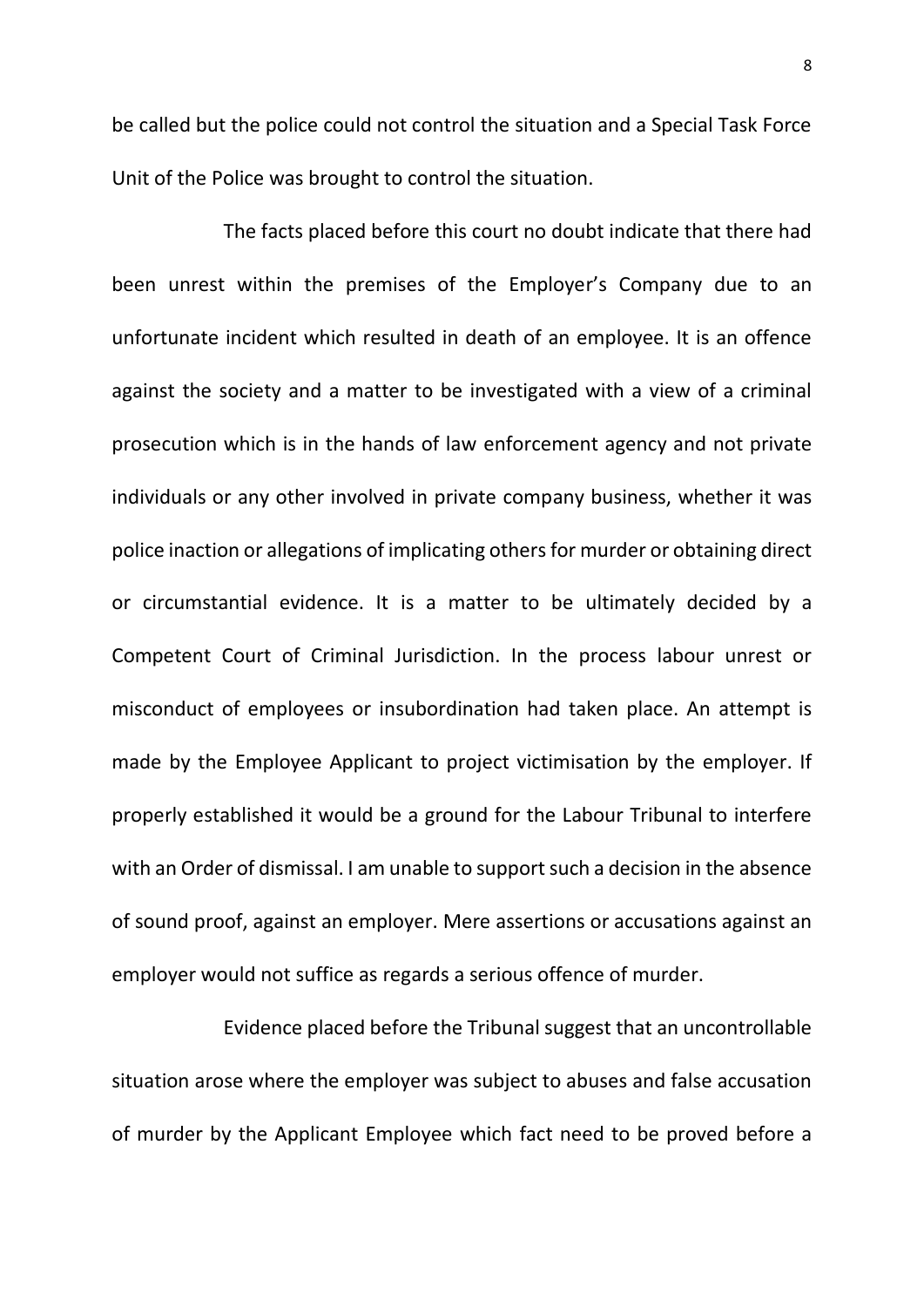court of law, by the prosecution. As such mere fact of incrimination is not acceptable in the absence of cogent reasons. This is a case of misconduct, disobedience and insubordination by the Employee Applicant. A threat even if it cannot be carried out, can amount to insolence. A threat to assault a superior officer is gross insubordination warranting dismissal. As a general rule refusal to obey reasonable orders justifies dismissal – The Electoral Equipment and Construction Co. Vs. Cooray (1962) 63 NLR 164; Subramaniam Chetty Vs. Periya C. Chetty (1921) 8 CWR 240. As far as the case in hand is concerned there is evidence that the employee refused to obey orders or refused to accept explanations of the employer whereas other workers obeyed or accepted the explanation of witness Ranjith Silva, Manager Security. It is nothing but grave disobedience which amounts to a breakdown in continuation of good relationship of employer and employee. In these circumstances, it warrants a dismissal.

Abuse of a Superior would justify termination, even if the employee has legitimate grounds of protest (discussed by S.R. De. Silva in his Text Legal Frame Work of Industrial Relations Pg. 546 & 547 on Disobedience and Abuse). Death of a co-worker in the way evidence was recorded was not a wilful act of the employer. Incident occurred as an act of the security section of the company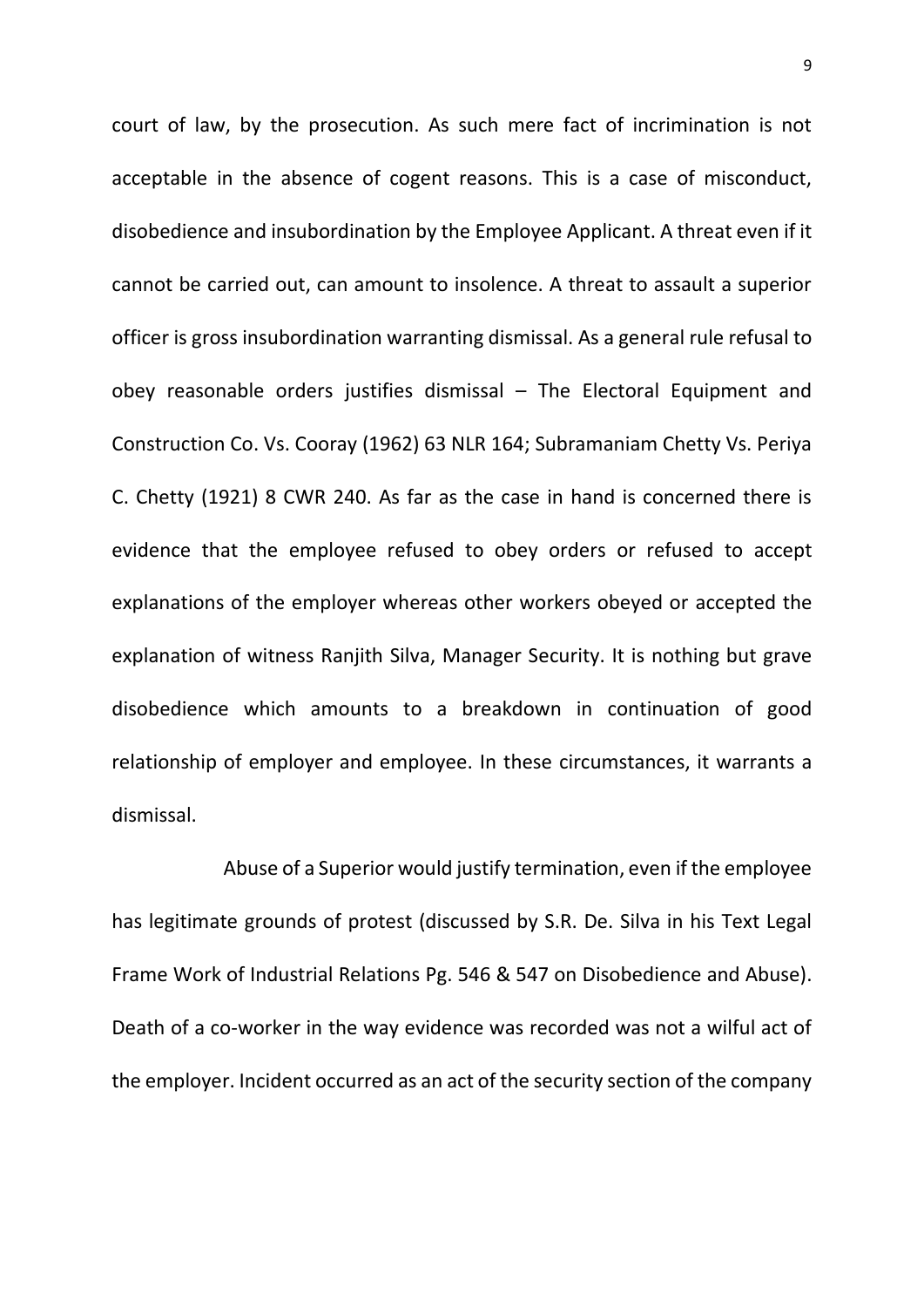which was hired by the company for purposes of security. Employee Applicant seems to have taken mere advantage of the situation to project a false image of the employer. He no doubt played a major role to fault the employer and as well as disrupt work in the company. He was also responsible in setting up other workers to harass or harm the Personal Manager Mrs. Wanigasekera. Evidence reveal she was under a severe threat by the workers.

I have considered the case law cited by the Respondent-Appellant-Appellant. I note and observe the following decided cases which are relevant to the case in hand. *Bank of Bikaner Ltd Vs. Indrajith Mehta 1954(1) Labour Law Journal 189 at 191*.

It was held that where an employee threatens or intimidates with violence a Superior grievance connect with his work, whether it is during office hours or out of office hours or whether it is in the Bank Premises or outside of it, it is misconduct".

The employer also takes up the position that in terms of the letter of appointment the employee was on probation and the company has the right to terminate the services of the applicant without any notice of payment of compensation. In *Brown & Co. Ltd. Vs. Samarasekera*. 1996(1) SLR 334 The principles relating to the service of a probationer are –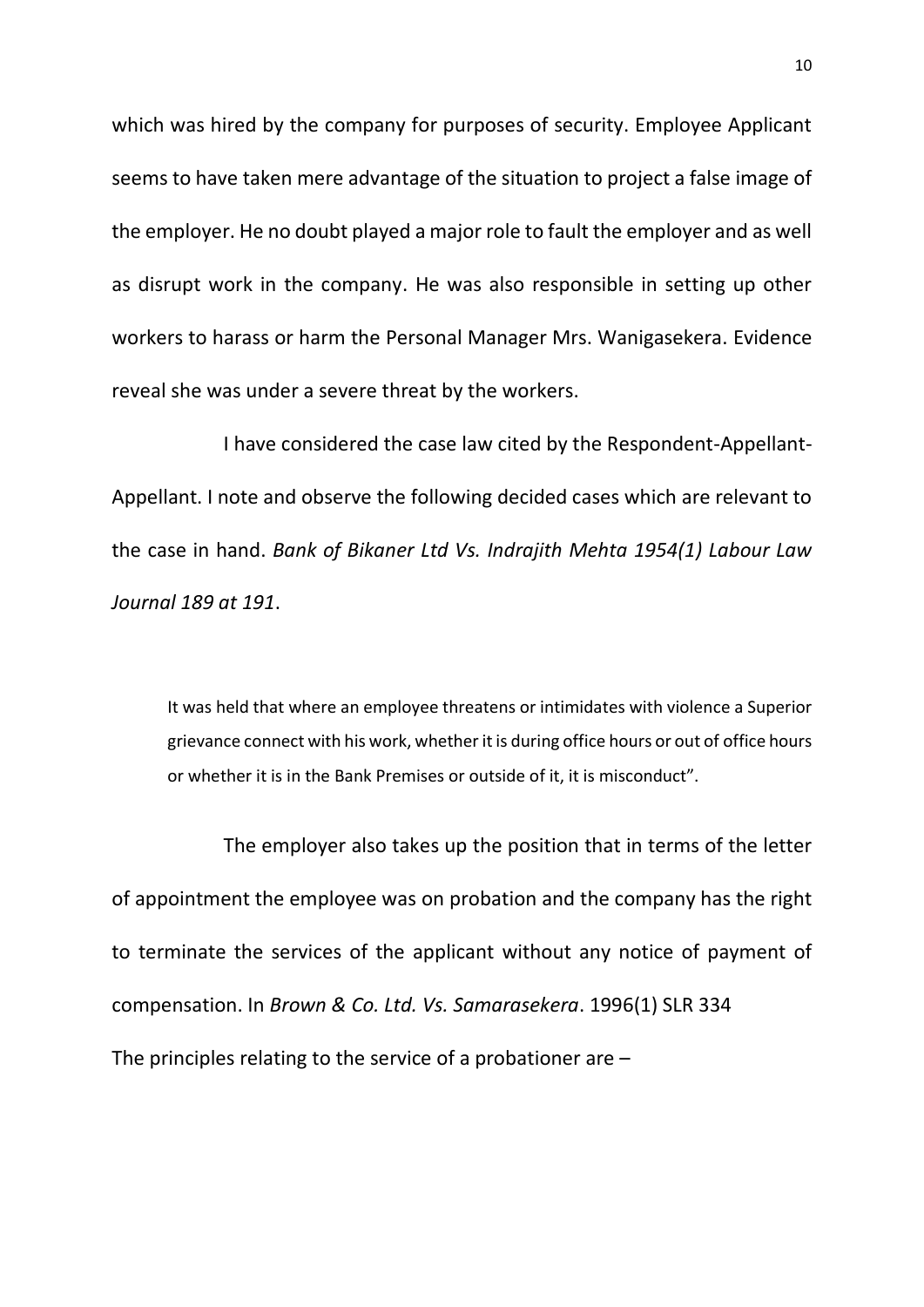1. (i) unless the letter of appointment otherwise provides, a probationer is not entitled to automatic confirmation on completion of the period of probation. If then he is allowed to continue his service, he continues as a probationer.

(ii) Even in the absence of any additional terms and conditions, a simple probation clause confers on the employer the right to extend the probation.

(iii) The employer is not bound to show good cause for terminating a probationer's service. The Labour Tribunal may examine the grounds of the decision only for the purpose of finding out whether the termination was mala fide or amounted to victimisation or an unfair labour practice.

(iv) The question whether the probationer's services were satisfactory is a matter for the employer. If cannot be objectively tested. If the employer decided that the probationer's services were not satisfactory, it would be inequitable and unfair, in the absence of mala fides, to foist the view of the tribunal on the management.

(v) A suggestion of mala fides is not sufficient. The Tribunal must make a finding that the termination of a probationer's service was actuated by mala fides or ulterior motive.

2. At the time of the impugned termination of services, the Respondent was a probationer. His services were terminated after giving him two extensions of his period of probation. The fact that such an opportunity was given would negative the existence of mala fides. In the circumstances the impugned termination of services was justified and the Respondent is not entitled to compensation.

 The above decided case lays down the guidelines to decide whether a probationer could be dismissed from service. If mala fides or ulterior motives could be shown on the part of the employer or that the employee was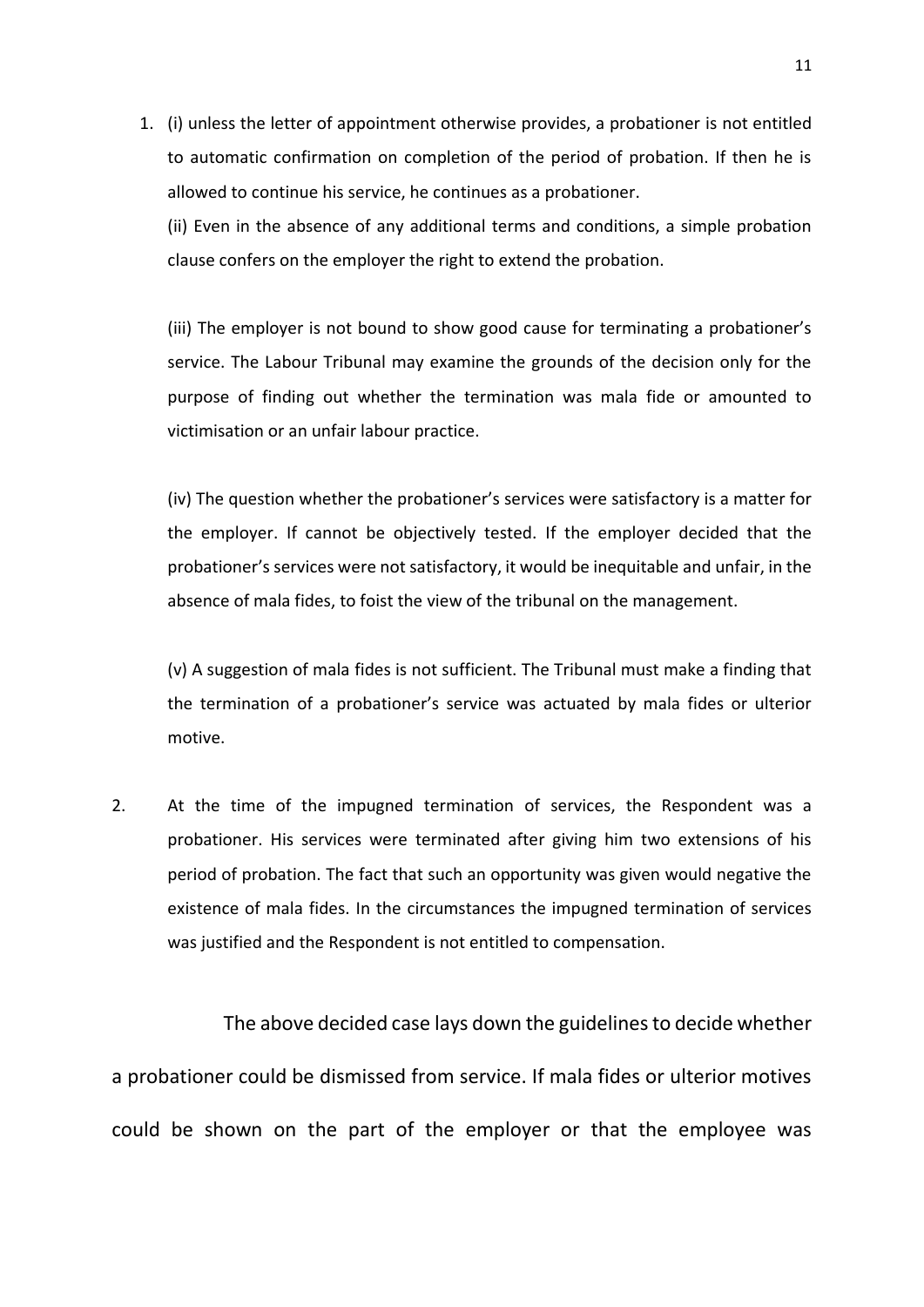victimised, then termination in those circumstances would be unjustifiable, and the employee would be entitled to relief. In the case in hand material available suggests that the issue which led to all the problems in the company was homicide for which the employer company was not responsible. Learned High Court Judge was also misled by her misapplication of the Judgment in CMU Vs. Ceylon Cold Stores Ltd, and Others (1995) (1) SLR 261. It is a case which discuss the aspect of a right to strike, by a probationer. It has no application to the case in hand, in the absence of mala fides, being proved.

The questions of law are answered as follows in favour of the employer as in (a) to (f) in the affirmative. Yes.

In the case in hand the Applicant Employee has not placed any acceptable material to establish that termination of employment was done mala fide or for ulterior motives. Employee's employment was terminated as he was responsible for breach of peace in the Petitioner Company. Employee was responsible for a boisterous/unlawful assembly to create an unrest situation against the management of the Employer Company and certainly his acts are not strike action, acceptable to law. It is nothing but a serious breach of